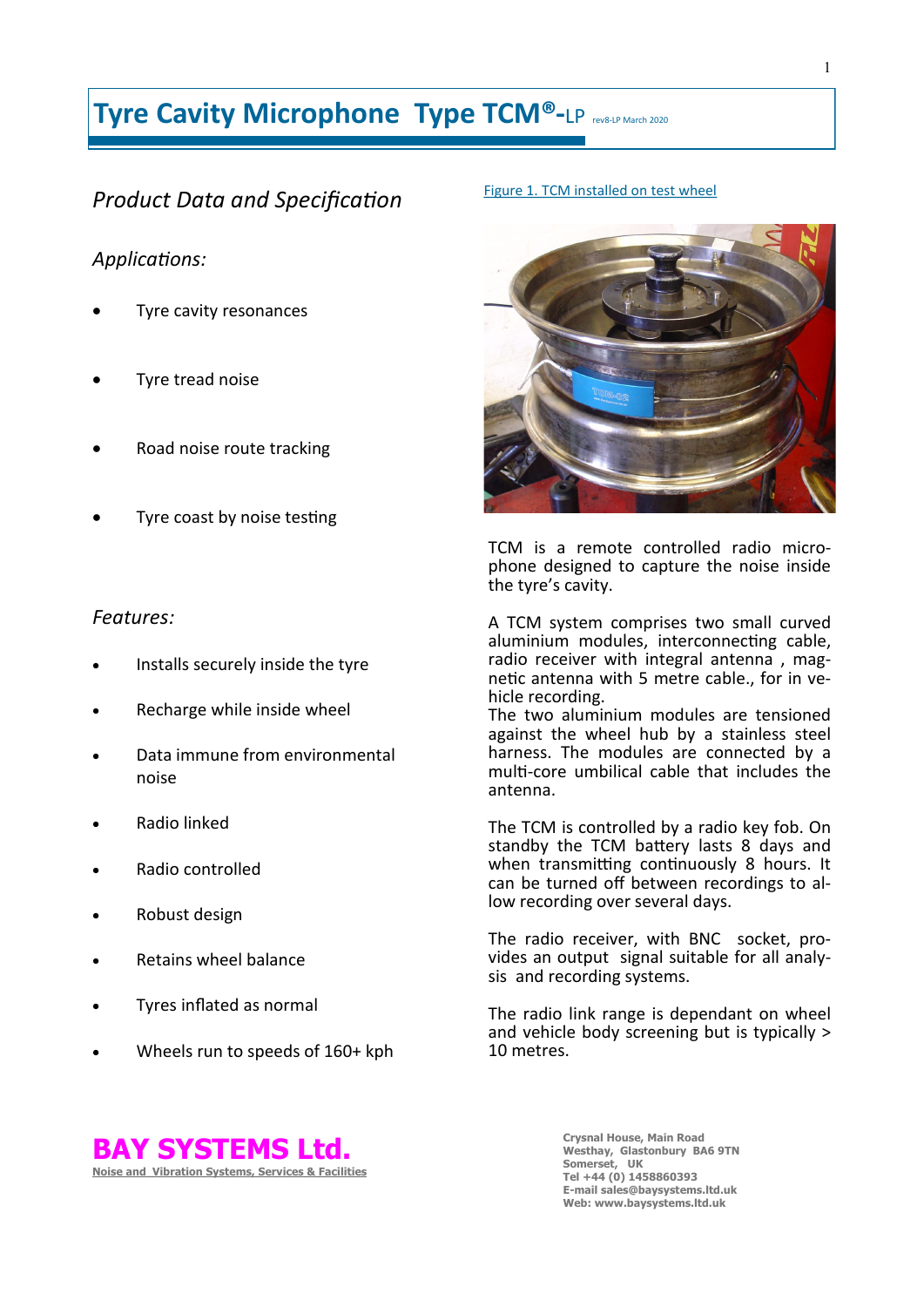### Tyre Cavity Microphone Type TCM

#### **Figure 2. Both TCM modules**



#### **Fitting the TCM inside the tyre**

Each TCM module has a harness of stainless steel wire rope attached to each end. The harness is terminated with an eyelet. The combined length of the TCM modules & harnesses allows fitting to wheel rim sizes from 13" upwards. The TCM modules are tensioned against the wheel hub using two good quality cable ties of appropriate length. The interconnecting antenna cable is located against the wheel hub & wire rope using four small cable ties.

Once the tyre is fitted and inflated the TCM when activated, using the radio key fob, will transmit the internal tyre SPL continuously.

Operation of the system and static resonant frequencies can be checked by tapping the tyre. The response measured by the TCM will contain the first 6-8 cavity and structural modes. The primary cavity mode will normally be the strongest and will be at 200Hz +/- 40Hz.

Coasting down in the laboratory on a smooth steel road wheel from 100kph will reveal deep modulations of the tyre cavity resonances. When on the road the same modulation effects are observed with additional inputs from the road surface textures adding to the SPLs.



**Figure 4. Time /frequency analysis (wavelet) of a tyre tap showing two cavity and one structural mode**



**Figure 5. Cavity resonances during a laboratory coast down**



**Figure 6. Cavity resonances whilst driving on road**

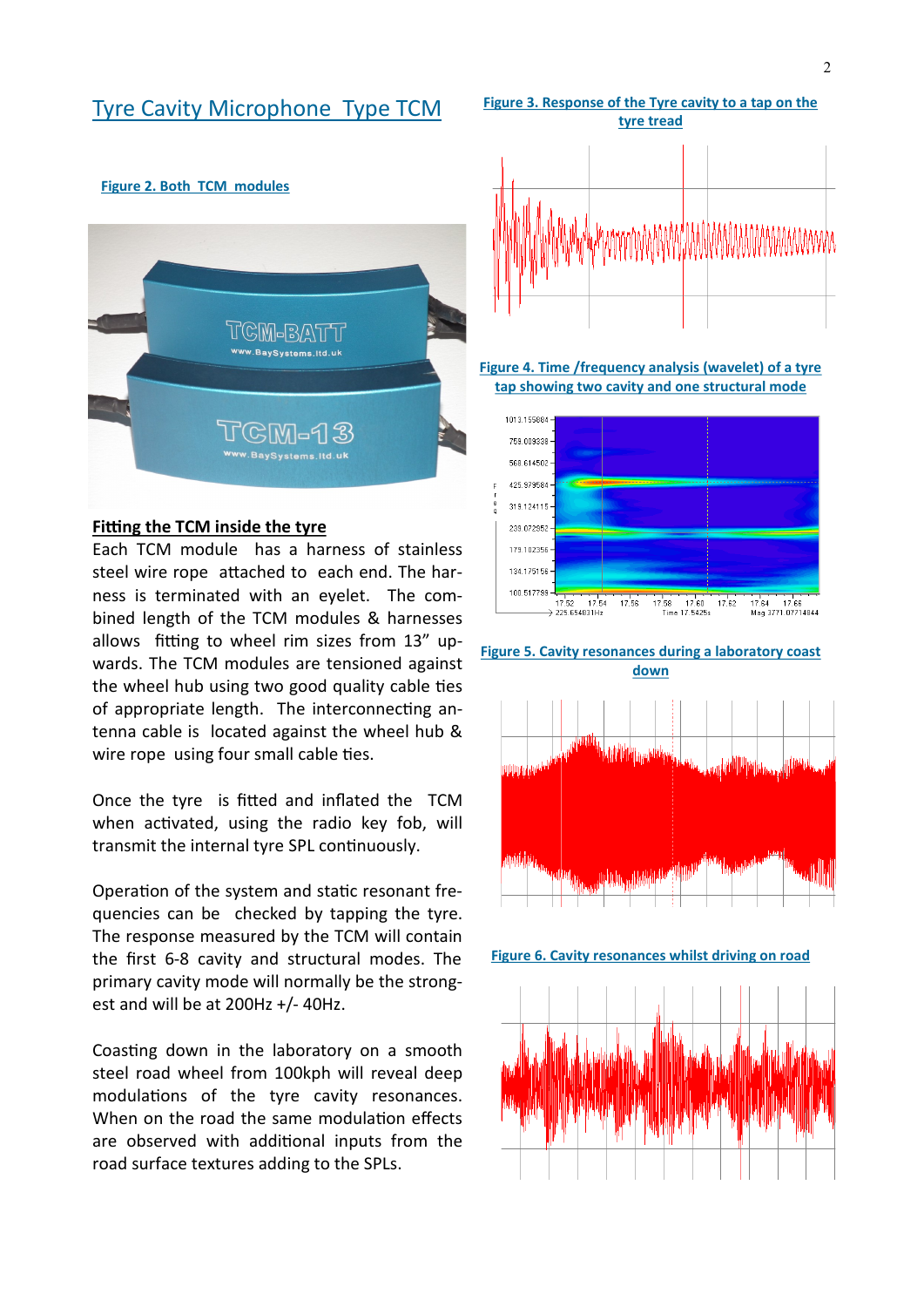# Tyre Cavity Microphone Type TCM

The TCM is designed to be used in the reverberant environment of an automotive tyre. The sensitivity of the TCM system is designed to cope with the normal shocks and inputs suffered by a tyre on a road vehicle. The calibration is therefore carried out at much higher levels than normal i.e. 130dB. The method of calibration is to compare the performance the TCM inside a travelling wave tube with that of a reference microphone. This method of calibration guarantees that each TCM will accurately measure at the very high noise levels found inside a tyre and have a flat frequency response over the frequency range of interest.



**Figure 7. Typical travelling wave tube 1/3rd Octave response of TCM compared to reference microphone**

### *Specifications*

*Values quoted for 21 degrees C*

*Nominal sensitivity:*

|                                                    | $0.2$ mV/Pa          |
|----------------------------------------------------|----------------------|
|                                                    |                      |
|                                                    | 146-150 dB re. 20µPa |
|                                                    | 80dB                 |
|                                                    |                      |
|                                                    | 10 <sub>g</sub>      |
|                                                    |                      |
|                                                    | <b>BNC</b>           |
|                                                    |                      |
| Dimensionslength=119mm, width=44mm, thickness=15mm |                      |
|                                                    |                      |